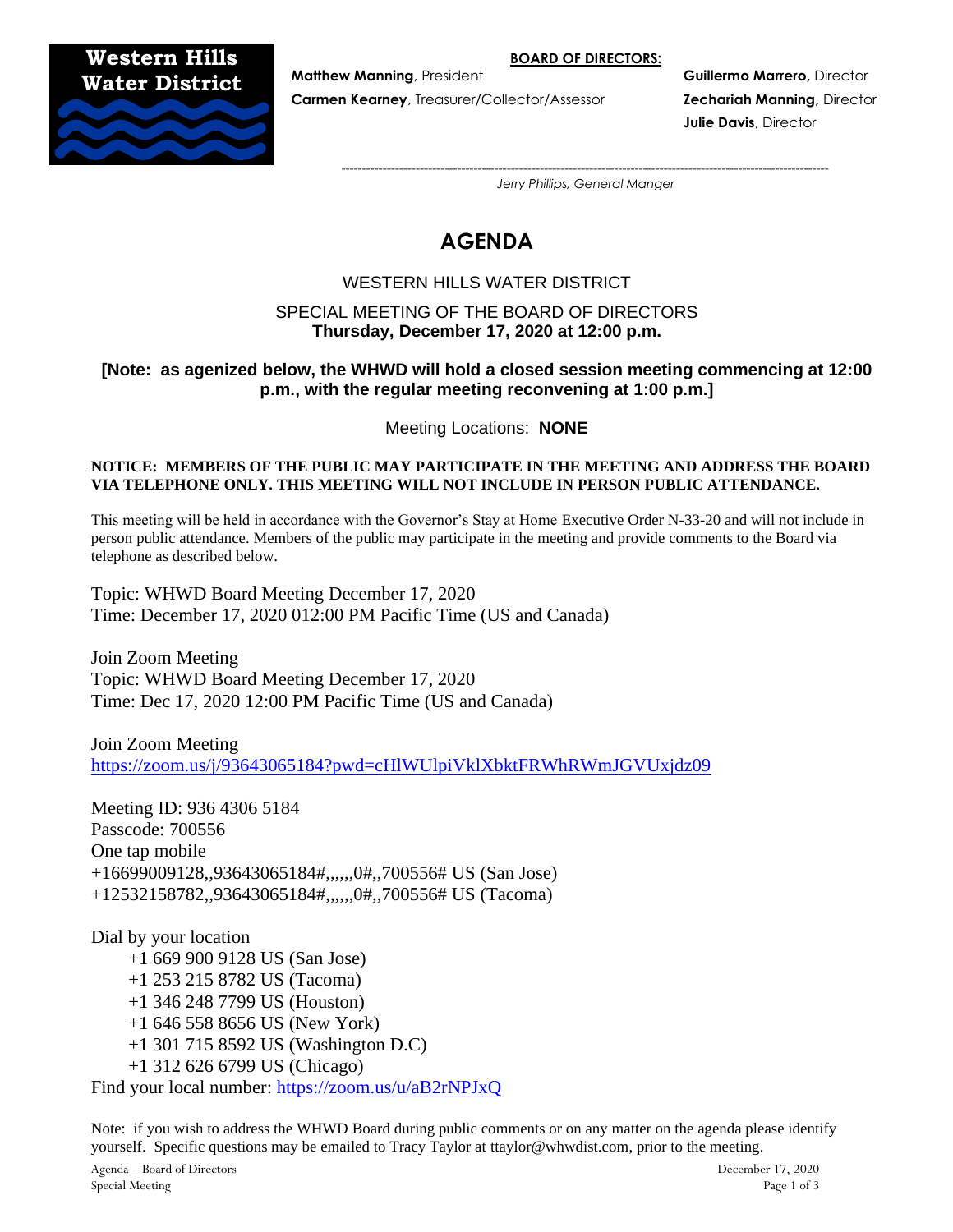ALTERNATE FORMATS OF THIS AGENDA WILL BE MADE AVAILABLE TO QUALIFIED INDIVIDUALS WITH DISABILITIES UPON ADVANCE REQUEST. APPROPRIATE INTERPRETIVE SERVICES FOR THIS MEETING WILL BE PROVIDED IF FEASIBLE TO QUALIFIED INDIVIDUALS WITH DISABILITIES UPON ADVANCE REQUEST. If you are a qualified individual with disabilities and need assistance, please contact the District Secretary at (209) 895-9493, 48 hours prior to the meeting to enable the District to make reasonable arrangements to ensure accessibility to this meeting.

*Any and all of the following agenda items are subject to action being taken by the Board of Directors by motion, resolution, or ordinance. Members of the public may address the Board of Directors concerning any agenda item during the Board's consideration of that item.*

- **1. Call meeting to order (12:00 p.m.)**
- **2. Roll Call**
- **3. Public Comments on Closed Session Items/Motion to Adjourn to Closed Session.**

**a. Conference with Legal Counsel – Anticipated Litigation California Government Code Section 54956.9(d)(4) Anticipated litigation: two potential cases**

## **1:00 p.m. – Reconvene Open Session**

- **4. Reportable Actions Taken During Closed Session**
- **5. Motion approving Consent Calendar**

*All matters listed hereunder shall be acted upon by a single vote of the Board. There will be no individual discussion of these items unless a member of the Board or the public so requests, in which event the matter shall be removed from the Consent Calendar and considered as a separate agenda item.*

- a. Approval of November Check and Warrants.
- b. Approval of minutes for regular meeting November 18, 2020

#### **6. Written Communications**

## **7. Action Items**

- **a.** Consideration and approval of Resolution No. 2020-13, Resolution of the WHWD re Approval of Expenditure of Approximately \$50,000 of Diablo Grande Community Facilities District No. 1 Mello Roos bond Refinance Proceeds for the Payment of Immediate WHWD Expenses.
- **b.** Consideration and approval of Resolution No. 2020-14, a Resolution to Appoint new WHWD Treasurer/Assessor/Tax Collector.
- **c.** Authorize staff to request proposals from qualified firms interested in providing special counsel services to WHWD for Diablo Grande Community Facilities District No. 1 Mello Roos litigation.